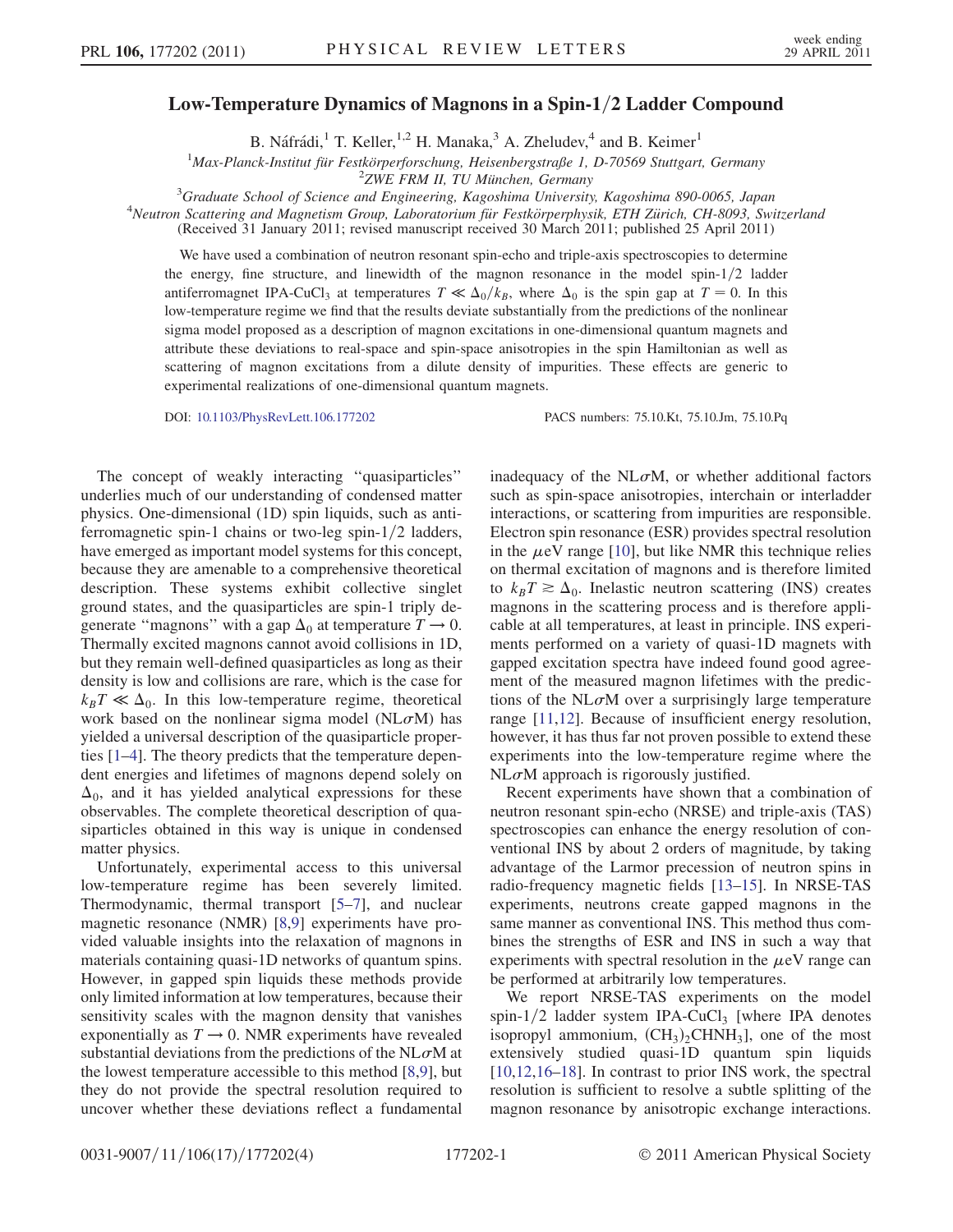We find that the temperature dependencies of the magnon lifetime and energy deviate strongly from the predictions of the NL $\sigma$ M for  $k_BT \ll \Delta_0$ . We attribute these deviations to interladder interactions and scattering of magnons from a dilute density of impurities.

The sample used for the experiments was a deuterated single crystal of IPA-CuCl<sub>3</sub> of volume  $\sim$  3 g prepared by a solution growth method described elsewhere [19] solution growth method described elsewhere [\[19\]](#page-3-13). IPA-CuCl<sub>3</sub> crystallizes in the triclinic space group  $\overline{PI}$ -<br>[19] We index the momentum-space coordinates  $\mathbf{a} =$ [\[19\]](#page-3-13). We index the momentum-space coordinates  $q =$  $(h, k, l)$  in the corresponding reciprocal lattice units (r.l.u.). The nonmagnetic IPA molecules form layers in the  $a-c$  plane so that the magnetic interactions along  $b$ are negligible [[16](#page-3-11)]. The Cu<sup>2+</sup> ions carry a spin  $S = 1/2$ and form ladders along the  $a$  axis [Fig. [1\(a\)](#page-1-0)]. As discussed in detail elsewhere [[16](#page-3-11)], exchange interactions within these ladders generate a quantum spin gap of magnitude 1.17 meV at  $q = (0.5, 0, 0)$ . The magnon dispersion [[16](#page-3-11)] is represented as a color plot in Fig. [1\(b\).](#page-1-0) The primary dispersion along  $h$  is well reproduced by a spin-ladder model with ferromagnetic coupling  $J_1 = -2.3$  meV along the rungs and antiferromagnetic couplings  $J_2 = 1.2$  meV and  $J_3 = 2.9$  meV along the legs and diagonals of the ladders, respectively. Interladder interactions of magnitude  $J_4 \sim -0.3$  meV generate a weak dispersion along the *l* direction [20] l direction [\[20\]](#page-3-14).

The NRSE-TAS experiments were performed on the spectrometer TRISP at the research reactor FRM-II in Garching, Germany [[21](#page-3-15)]. The incident neutron beam was spin-polarized by a supermirror guide. The scattered beam polarization with fixed  $k_f = 2.15 \text{ Å}^{-1}$  was measured with a transmission polarizer in front of the detector. A velocity selector was used to cut out higher-order contamination of the incident beam. The (002) reflection of pyrolyticgraphite was used to select the energies of incident and scattered neutrons. The measured linewidth in the NRSE measurement is decoupled (to first order) from the instrumental TAS resolution. It is, however, affected by extrinsic factors such as the mosaicity of the crystal and the curvature of the dispersion relation, as discussed in detail in [\[13–](#page-3-9)[15\]](#page-3-10). These effects are negligible in the present measurements at the bottom of the magnon dispersion.

Figure [2](#page-1-1) shows typical NRSE data at the bottom of the magnon dispersion relation at momentum  $q = (0.5, 0, 0)$ and temperature  $T = 0.5$  K. The dependence of the polarization  $P$  of the detected neutron beam on the spin-echo time  $\tau_{SE}$  is proportional to the Fourier transform of the magnon line shape [[22](#page-3-16)]. As demonstrated previously for antiferromagnetic magnons [[13](#page-3-9)] and phonons in metals [\[14](#page-3-17)[,15\]](#page-3-10), a Lorentzian lineshape thus yields an exponential  $P(\tau_{\text{SE}})$  profile. Clearly, the nonmonotonic profile shown on Fig. [2](#page-1-1) is inconsistent with a single Lorentzian mode. Rather, the profile is well described by a superposition of two modes with an energy difference  $D = 37 \mu eV$  and an intensity ratio  $\sim 1.2$  (line in the inset of Fig. 2). This intensity ratio  $\sim$ 1:[2](#page-1-1) (line in the inset of Fig. 2). This splitting could not be resolved in prior INS experiments splitting could not be resolved in prior INS experiments with TAS [\[12](#page-3-8)[,16](#page-3-11)[,17\]](#page-3-18), but our data are consistent with ESR experiments at higher temperatures that indicated a splitting of the  $S = 1$  magnon resonance into  $S^z = 0$  and  $S^z = \pm 1$  components [[10](#page-3-6)]. This small splitting is probably due to anisotropic superexchange interactions between  $Cu^{2+}$  spins that act as a single-ion anisotropy on the effective  $S = 1$  spin on the rung of the ladder. A detailed



<span id="page-1-1"></span>

<span id="page-1-0"></span>FIG. 1 (color online). (a) Schematic view of the *a-c* plane of IPA-CuCl<sub>3</sub>. The red balls represent spin-1/2 Cu<sup>2+</sup> ions, the arrows show the dominant exchange interactions as discussed in the text. (b) Color plot of the magnon dispersion from Ref. [\[16\]](#page-3-11).

FIG. 2 (color online). Neutron beam polarization as a function of spin-echo time measured at  $T = 0.5$  K at the bottom of the magnon dispersion at  $q = (0.5, 0, 0)$ . The line is the result of a fit to three Lorentzian modes. The inset shows the spectrum extracted from the fit.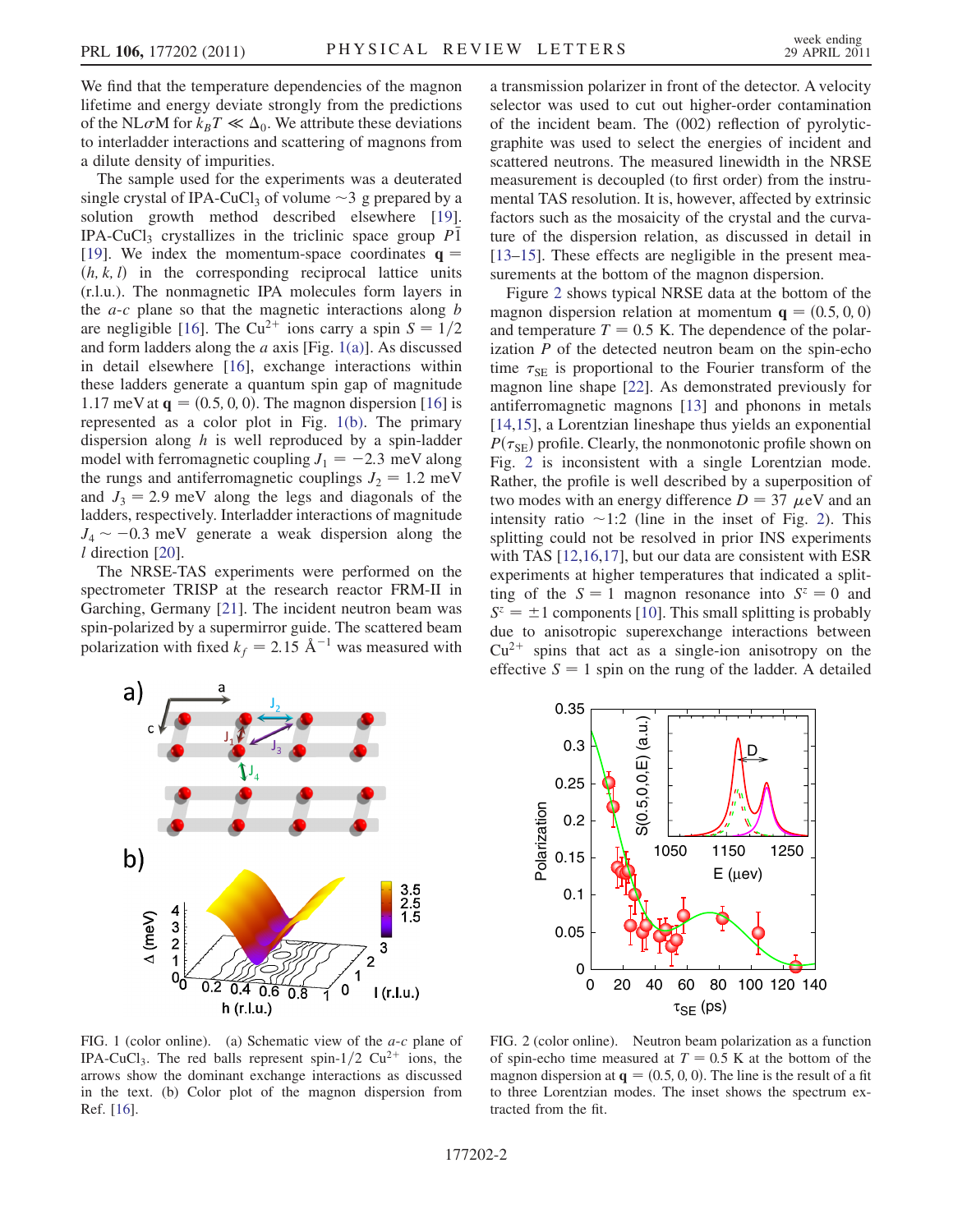analysis shows that the lower-energy mode arising from  $S^z = \pm 1$  excitations is broader than the higher-energy  $S<sup>z</sup> = 0$  mode at all temperatures. This broadening may be the result of an additional splitting by  $\sim$  5  $\mu$ eV between<br>the  $S^z = \pm 1$  components (dashed lines in the inset of the  $S^z = \pm 1$  components (dashed lines in the inset of Fig. [2](#page-1-1)) that is not resolved because it is comparable to the intrinsic widths of the individual lines (see below). A small additional splitting due to dipolar and/or anisotropic exchange interactions is consistent with the low symmetry of the crystal lattice and with prior ESR data that showed a shift of the so-called ''half-field resonance'' away from the magnetic field expected without this splitting [\[10\]](#page-3-6). However, since we were unable to definitively resolve the origin of the effective broadening of the lower-energy mode, we focus on the nondegenerate higher-energy mode from now on.

Figure [3](#page-2-0) shows the linewidth  $\Gamma$  of this mode extracted from fits to NRSE profiles over a wide temperature range. At temperatures  $T \ge 5$  K, where  $\Gamma$  exceeds the splitting D between the modes, our data are in good agreement with the analysis of prior INS data that assumed a single Lorentzian profile. As noted earlier, the NL $\sigma$ M yields an adequate description of  $\Gamma(T)$  in this temperature range. At lower temperatures, however, the NRSE data show a saturation of  $\Gamma$  at a value of  $\sim$ 10  $\mu$ eV, in clear disagreement<br>with the NL  $\sigma$ M that predicts an exponential reduction of  $\Gamma$ with the NL $\sigma$ M that predicts an exponential reduction of  $\Gamma$ as  $T \rightarrow 0$  (line in Fig. [3\)](#page-2-0). The temperature independence of  $\Gamma$  at low temperatures indicates that the magnon lifetime is limited by scattering from impurities. By assuming that  $\Gamma$ becomes T independent when the mean distance between thermally excited magnons equals the mean distance between impurities, we obtain a magnon mean free path of ~200 lattice spacings at  $T = 0.5$  K, and hence a rough

<span id="page-2-0"></span>

FIG. 3 (color online). Temperature dependence of the  $S^z = 0$ magnon line width  $\Gamma$ . Red (light) symbols are results of the current NRSE-TAS study. Blue (dark) symbols are TAS results from Ref. [\[12\]](#page-3-8) assuming one Lorentzian mode only. The line represents NL $\sigma$ M calculations [[4\]](#page-3-1) with  $\Delta_0 = 1.44$  meV. Below  $T = 5$  K, the magnon modes are significantly broadened relative to the theoretical predictions. The inset shows the temperature dependence of  $\Gamma$  over a broad temperature range.

estimate of 0.5% for the impurity concentration. Since this level of impurity contamination is difficult to avoid in real materials, these results indicate a generic limitation of experimental tests of the NL $\sigma$ M predictions. Our spectroscopic results agree with the conclusions of recent heat transport studies of nominally pure spin-chain and spinladder compounds [\[5–](#page-3-2)[7](#page-3-3)]. We cannot rule out, however, that the subtle broadening reflects residual interactions among magnons imposed by long-range, dipolar interactions [[23\]](#page-3-19). Further theoretical work is required to discriminate between these scenarios.

The NRSE-TAS profiles also yield highly accurate measurements of the temperature dependent shift of the spin gap  $\Delta$  relative to the zero-temperature value  $\Delta_0 =$ 1.17 meV determined by TAS. Figure [4](#page-2-1) shows  $\Delta(T)$  extracted from fits to the NRSE data, along with prior TAS results [\[12\]](#page-3-8). The red dotted and green dashed lines in the figure show that the pure,  $1D-NL\sigma M$  fails to describe the  $\Delta(T)$  dependence over the entire temperature range. A possible origin of this disagreement is the small density of impurities we have inferred from the analysis of the line width. Indeed, prior work on IPA-Cu $(Cl_{0.95}Br_{0.05})_3$  has shown that defects can enhance  $\Delta_0$  relative to the pure system [[24](#page-3-20)]. However, because of the minute impurity concentration and the small energy scale of the impurityinduced broadening of the resonance in our nominally pure sample, this effect can be ruled out as the origin of the deviations from the NL $\sigma$ M predictions. Likewise, the splitting of the resonance, which signals deviations from the isotropic Heisenberg interactions assumed by the  $N<sub>L</sub> \sigma M$ , is too small to be responsible for the disagreement

<span id="page-2-1"></span>

FIG. 4 (color online). Magnon gap energy as a function of temperature. Red (light) symbols are the current NRSE-TAS results. Blue (dark) symbols mark data points from Ref. [\[12\]](#page-3-8). The red dotted and green dashed lines are results of the 1D-NL $\sigma$ M with  $\Delta_0 = 0.87$  meV and  $\Delta_0 = 1.17$  meV respectively. The blue line is the result of a calculation based on a NL $\sigma$ M with  $\Delta_0 = 1.44$  meV and interladder interaction  $J_{\perp}/J = 0.1$ , following Ref. [[25](#page-3-21)] as described in the text. The inset shows a blowup of the NRSE-TAS data set at low temperatures. Note the small ( $\sim 8 \ \mu \text{eV}$ ) dip at  $T = 2 \text{ K}$ .